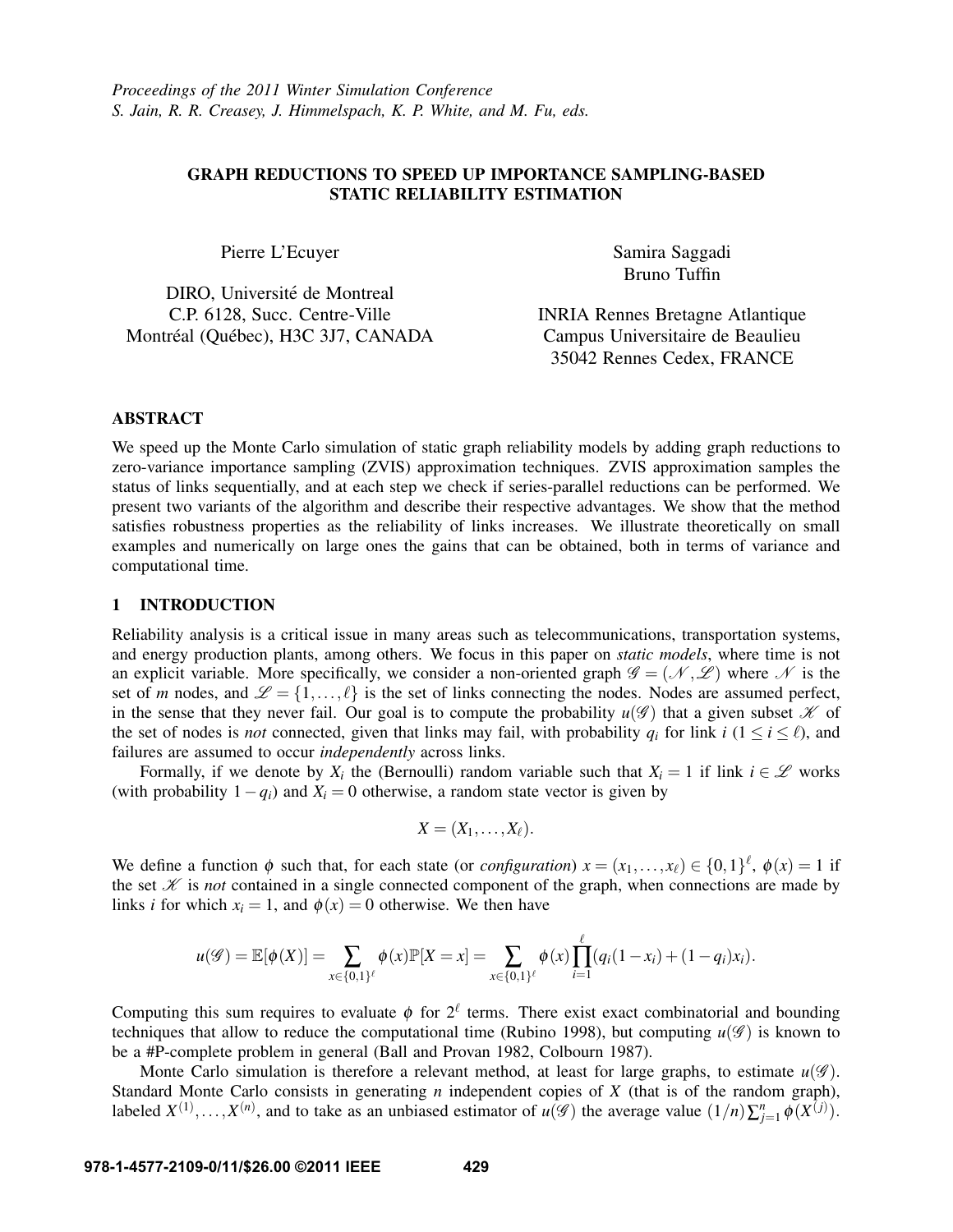$\zeta$ From the Central Limit Theorem, one can obtain a confidence interval with confidence  $1-\alpha$  of half-width  $c_{\alpha}\sigma/\sqrt{n}$ , where  $c_{\alpha}$  is the 1 -  $\alpha/2$  quantile of the standard normal distribution (with mean 0 and variance 1) and σ is the standard deviation of  $φ(X)$ . For standard Monte Carlo,  $φ(X)$  being a Bernoulli random variable, it is easy to check that  $\sigma^2 = u(\mathscr{G})(1 - u(\mathscr{G}))$ .

But reliability analysis usually deals with rare events, i.e., rare cases such that the set of nodes in  $K$  are not connected. This means a low probability  $u(\mathscr{G})$ , typically 10<sup>-9</sup> and even less. In that case the Central Limit Theorem cannot be applied except for a very large *n*, but even if it could, the relative half-width of the confidence interval,  $c_{\alpha}\sigma/(\sqrt{n}u(\mathscr{G}))$  is approximately  $c_{\alpha}/(\sqrt{n}\sqrt{u(\mathscr{G})})$  and increases to infinity as  $u(\mathscr{G}) \to 0$ . It means that getting a given relative accuracy requires an increasing sample size as the unreliability  $u(\mathscr{G})$  decreases. This illustrates the inefficiency of standard Monte Carlo method to deal with rare events. The rarity framework we will consider is when for each  $i \in \mathcal{L}$ , there are constants  $a_i > 0$ and  $b_i \geq 0$  independent of  $\varepsilon$  such that

$$
q_i = a_i \varepsilon^{b_i}.\tag{1}
$$

It can then be seen that  $u(\mathscr{G}) \to 0$  as  $\varepsilon \to 0$  (L'Ecuyer et al. 2011). This type of parameterization is inspired from Shahabuddin (1994), who applied it to the evaluation of highly reliable Markovian systems. Thus we typically consider large but fixed topologies for which simulation is required, and look at an asymptotic regime under which individual reliabilities decrease to zero.

There exists an extensive literature on the design of efficient Monte Carlo methods when dealing with rare events; for a general overview, see for example Asmussen and Glynn (2007) and Rubino and Tuffin (2009). The general idea is to design an estimator *Y* of the probability of interest  $(u(\mathscr{G}))$ , for us) whose relative error  $RE[Y] = (Var[Y])^{1/2}/E[Y]$  is "controlled" as  $E[Y] = u(\mathscr{G})$  gets closer to zero, in order to ensure that the sample size required to get a given relative accuracy is also under control. An often considered property of robustness to rarity is *bounded relative error* (BRE) verified by an estimator *Y* if RE[*Y*] remains bounded as  $u(\mathscr{G}) \to 0$ , so that the sample size needed to get a specified relative accuracy is bounded whatever the rarity of the event. An even better property is *vanishing relative error* (VRE), meaning that  $RE[Y] \rightarrow 0$  when  $u(\mathscr{G}) \rightarrow 0$  (L'Ecuyer et al. 2010). Work-normalized versions of those properties have also been defined in L'Ecuyer et al. (2010) and will be considered here.

Many techniques have been developed specifically for the network reliability problem we are looking at; for a survey, see Cancela, El Khadiri, and Rubino (2009). The most notable ones are the recursive variance reduction technique of Cancela and El Khadiri (2003), which applies recursive conditional Monte Carlo, the turnip method (Gertsbakh and Shpungin 2010), whose basic idea is to replace the static model by a dynamic one (using auxiliary variables) in which each link becomes operational at a random time and the unreliability is estimated by the conditional probability that  $\phi(X) = 1$  given the order in which the links become operational, the algorithm of Botev et al. (2011), based on the generalized splitting technique of Botev and Kroese (2010) applied to a model with auxiliary variables, and the approximate zero-variance importance sampling (ZVIS) of L'Ecuyer et al. (2011), summarized in the next section, which we propose to improve. Among those techniques, the turnip and ZVIS are shown to satisfy BRE in general, and ZVIS verifies VRE in several cases. ZVIS was also combined with conditional Monte Carlo in Cancela et al. (2010). Some similitudes can be remarked between ZVIS and Ross (1994). In that paper, the author looks at an estimator based on minimal cuts to reduce the variance and proposes to combine it with IS, but the goal is not to approach the zero-variance importance sampling. Under our asymptotic regime, BRE can be proved for this method though.

Our contribution in this paper is to add graph reductions to the (already efficient) ZVIS algorithm of L'Ecuyer et al. (2011). Under this importance sampling scheme, links are sampled sequentially, the probability that a link fails being dependent on the state of previously sampled links. But fixing the state of a link can lead to some newly possible graph reductions. We consider *series-parallel* reductions defined in Section 3. Those reductions, applied at each step, lead in most cases to variance reductions, but also to computational time reductions even if it requires some work, because fewer links need to be sampled. We describe two implementations, depending on whether the graph reduction is applied after computing the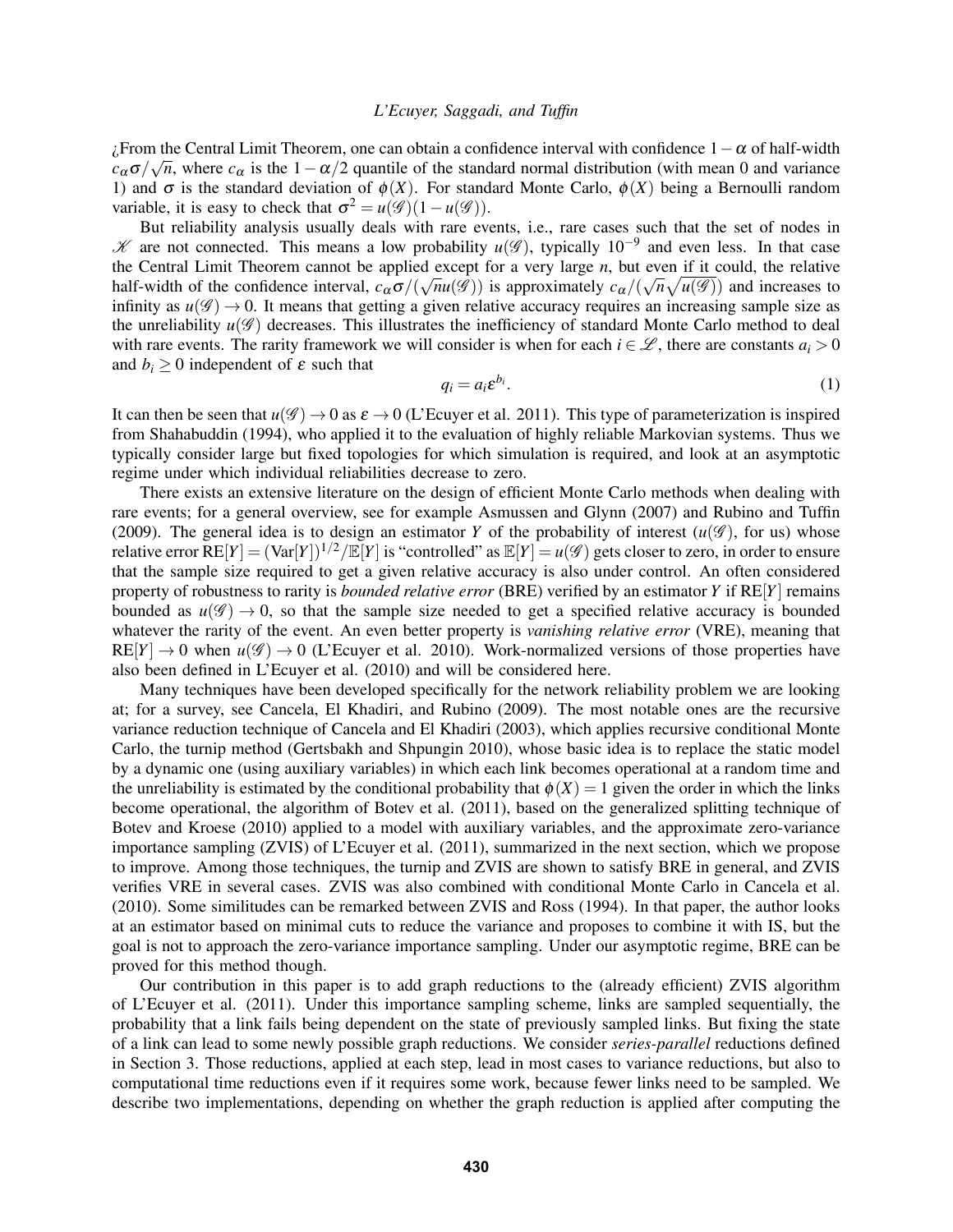ZVIS approximation and sampling the link state, or the ZVIS approximation anticipates what would be the reduced graph whatever the link state. We discuss their respective advantages, and illustrate the gains numerically. We also show that, similarly to ZVIS, the combined method satisfy BRE in general. It can satisfy VRE in some cases.

The paper is organized as follows. Section 2 recalls the ZVIS simulation method developed by L'Ecuyer et al. (2011) and that we aim to improve here by using graph reductions. Section 3 describes the graph reduction we use, and discuss how they can be efficiently combined with the IS scheme to get a larger variance reduction than for ZVIS alone, because the unreliability can be better approached, combined with a smaller computational time. The gains are illustrated theoretically on small toy examples and BRE is shown to be satisfied. Section 4 presents the numerical results on a large example to illustrate the power of the method, and we conclude in Section 5.

#### 2 IMPORTANCE SAMPLING-BASED SIMULATION

We recall the method of L'Ecuyer et al. (2011). The idea is to generate the link states  $X_1, \ldots, X_\ell$ , in that (arbitrary) order. Note that if we generate  $X_i = 0$  (for  $1 \le i \le \ell$ ) with probability

$$
\tilde{q}_i = \frac{q_i u_{i+1}(x_1, \dots, x_{i-1}, 0)}{q_i u_{i+1}(x_1, \dots, x_{i-1}, 0) + (1 - q_i) u_{i+1}(x_1, \dots, x_{i-1}, 1)},\tag{2}
$$

where  $u_i(x_1,...,x_{i-1})$  is the unreliability of the graph *given that*  $X_1 = x_1,...,X_{i-1} = x_{i-1}$ , then the unbiased estimator  $\phi(X)L(X)$  has a zero variance, where  $\overline{L(x)} = \prod_{i=1}^{\ell} L_i(x_i)$  and

$$
L_i(x_i) = x_i \frac{1 - q_i}{1 - \widetilde{q}_i} + (1 - x_i) \frac{q_i}{\widetilde{q}_i}.
$$

In other words, if we sample the link states one after the other, taking into account in the sampling probability the state of previous links according to (2), then the simulation always yields the exact result  $u(\mathscr{G})$ . In this formulation, we have changed the probability measure, introducing a bias that is adjusted thanks to the *likelihood ratio L*(*X*); this is an implementation of the *importance sampling* (IS) simulation technique (Asmussen and Glynn 2007).

But sampling according to (2) requires the knowledge of unreliabilities  $u_i(x_1,...,x_{i-1}) \forall i \in \{1,...,\ell\},$ and therefore the value  $u(\mathcal{G}) = q_1u_1(0) + (1 - q_1)u_1(1)$  that we are trying to estimate. If we knew those values, there would be no need for simulation. The principle is therefore to choose a simple-to-compute approximation  $\hat{u}_{i+1}(x_1,...,x_i)$  of  $u_{i+1}(x_1,...,x_i)$   $\forall i$  that we will plug into (2) in place of the  $u_{i+1}(x_1,...,x_i)$ . The approximation we use is called *mincut-maxprob approximation*. To define it formally, we need some definitions and notations. For each *i*, given  $x_1, \ldots, x_i$  (assumed fixed), note by  $\mathcal{G}_i = \mathcal{G}_i(x_1, \ldots, x_i)$  the graph obtained from  $\mathscr G$  by removing all links  $j \leq i$  for which  $x_j = 0$  and forcing the links  $j$  such that  $x_j = 1$  to be operational. A *cut* (or  $\mathcal{K}$ -cut) in the graph  $\mathcal{G}_i$  is a set of links (containing no link  $j \leq i$  for which  $x_j = 1$ ) such that if we remove them from  $\mathcal{G}_i$ , not all the nodes in  $\mathcal{K}$  are in the same connected component of the resulting graph. A *mincut* (minimal cut) of  $\mathcal{G}_i$  is a cut that contains no other cut than itself. Let  $\mathcal{C}_i$  be the set of mincuts in  $\mathcal{G}_i$ . The probability of a cut  $\gamma \in \mathcal{C}_i$  is defined as the probability that all links of the cut fail. Let  $\gamma_i$  be a mincut of maximal probability in  $\mathcal{C}_i$ . We use this probability as our approximation  $\hat{u}_{i+1}(x_1,...,x_i)$  of  $u_{i+1}(x_1,...,x_i)$  at step *i*, and the IS is called the zero-variance importance sampling (ZVIS) approximation scheme.

It is shown in L'Ecuyer et al. (2011) that when rarity comes from rare failure of individual links, i.e., under (1), then the ZVIS estimator verifies BRE in general as  $\varepsilon \to 0$ , and can also satisfy VRE under some additional conditions, satisfied by several network topologies. The intuition is that, thanks to our approximation, and under our  $\varepsilon$  parameterization, the mincut-maxprob approximation  $\hat{u}_{i+1}(x_1,...,x_i)$  and  $u_{i+1}(x_1,...,x_i)$  are of the same order in  $\varepsilon$ , meaning that our approximation is asymptotically valid.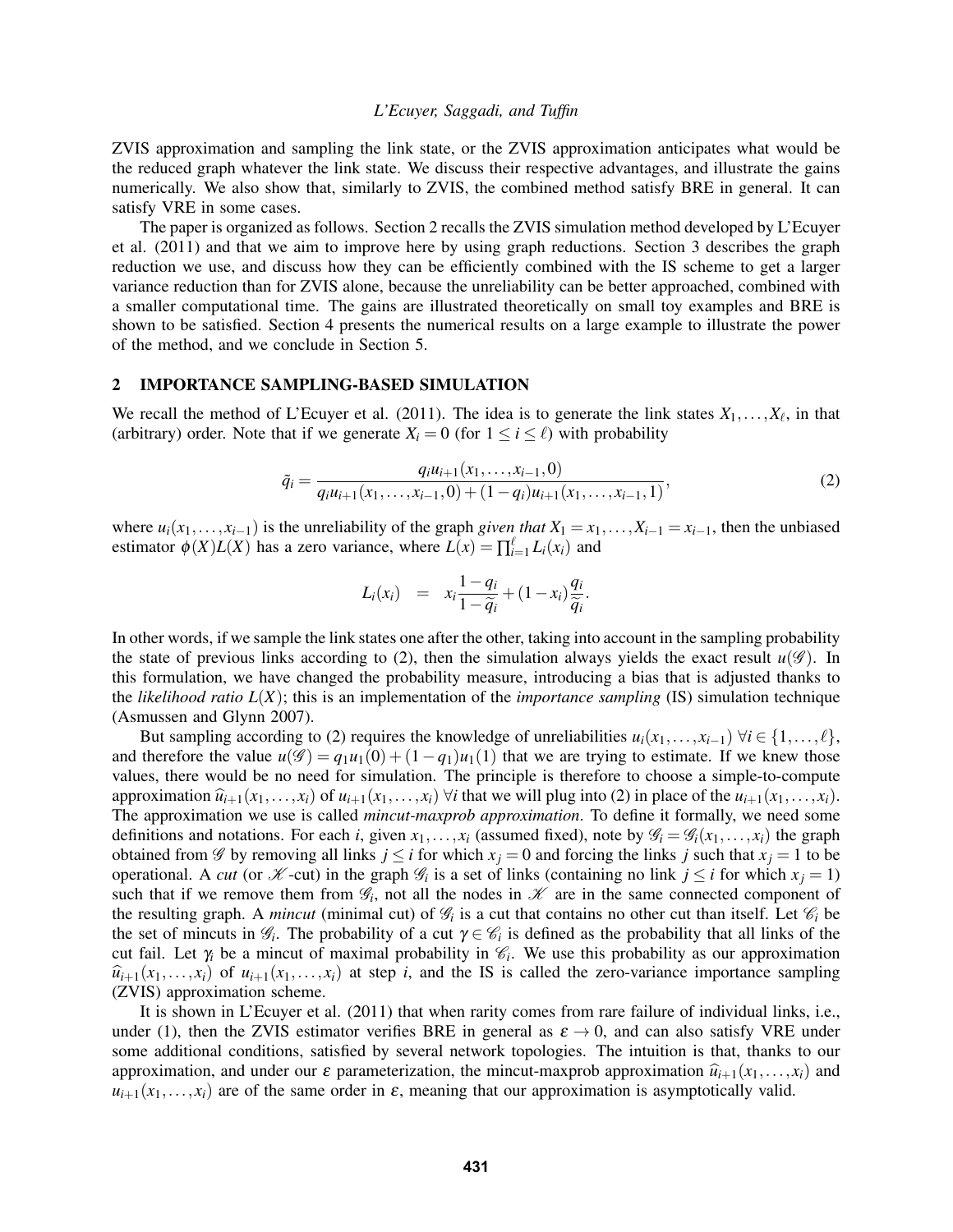#### 3 GRAPH REDUCTIONS TO DECREASE THE WORK-NORMALIZED VARIANCE

Each time a link state is generated by the ZVIS algorithm, the graph evolves according to these rules: at step *i*  $(1 \le i \le \ell)$ ,

- either  $X_i = 0$  which means that the link is removed,
- or  $X_1 = 1$  which means that the link is fixed, and can then be removed by merging the two nodes it links.

In each case, the graph topology is simplified (and modified). At each step *i*, we can therefore search if graph reductions can be applied, in order to simplify the topology, and potentially gain in terms of variance (by using a conditional expectation) and computational time (because the size of the graph is smaller). This will be illustrated afterwards. Two types of graph reductions are investigated:

- *Series reduction*: Assume that node  $s \in \mathcal{N}$  has only two incident links,  $l_1$  and  $l_2$ , connecting it to nodes  $s_1$  and  $s_2$  respectively. If  $s \notin \mathcal{K}$ , node *s* can be removed and links  $l_1$  and  $l_2$  merged into a single one, with unreliability  $q = 1 - (1 - q_{l_1})(1 - q_{l_2})$ . Remark that the case  $s \in \mathcal{K}$  can hardly be treated without further topology information.
- *Parallel reduction*: if there are two (parallel) links  $l_1$  and  $l_2$  both connecting nodes  $s_1$  and  $s_2$ , those two links can be merged into a single one, with unreliability  $q = q_{l_1} q_{l_2}$ .

We consider two different combinations of the reductions with the IS procedure. The first approach is called the *posterior reduction* (PR) because it applies the reductions after the link state is sampled, while the second is called the *look-ahead reduction* (LAR) because it anticipates what would be the reductions whatever the link state, when computing the mincut-maxprob approximations. Of course, we also test if the initial graph can be reduced. Each time we want to sample the state of a link *i*:

for the PR, this link will be considered failed with probability

$$
\hat{q}_i^{(1)} = \frac{q_i \hat{u}_{i+1}(\mathcal{G}_i^r, 0)}{q_i \hat{u}_{i+1}(\mathcal{G}_i^r, 0) + (1 - q_i) \hat{u}_{i+1}(\mathcal{G}_i^r, 1)},\tag{3}
$$

where  $\mathcal{G}_i^r$  is the graph resulting from previous link samplings and reductions, and  $\hat{u}_{i+1}(\mathcal{G}_i^r,0)$ (respectively  $\hat{u}_{i+1}(g_i^r, 1)$ ) is the mincut-maxprob approximation of  $\mathcal{G}_i^r$  with link *i* state  $X_i$  fixed to 0 (respectively 1). After the state of link *i* is determined, the link *i* is removed if  $X_i = 0$  and compressed if  $X_i = 1$  (by merging the two nodes it joins, and again removing the link), we can search for new reductions, leading to a new graph  $\mathcal{G}_{i+1}^r$ . We therefore end up with a direct application of the zero-variance IS algorithm of L'Ecuyer et al. (2011), but applied to (potentially) successively reduced graphs.

• For the LAR, we rather use as the probability that *i* is failed:

$$
\hat{q}_i^{(2)} = \frac{q_i \hat{u}_{i+1}(\mathcal{G}_{i,0}^r)}{q_i \hat{u}_{i+1}(\mathcal{G}_{i,0}^r) + (1 - q_i)\hat{u}_{i+1}(\mathcal{G}_{i,1}^r)},\tag{4}
$$

where  $\mathcal{G}_{i,k}^r$  for  $k \in \{0,1\}$  is the graph *reduced after* setting  $X_i = k$ , and  $\hat{u}_{i+1}(\mathcal{G}_{i,k}^r)$  the corresponding mincut-maxprob approximation. This requires to make two copies of the graph, setting  $X_i = 0$  for the first and  $X_i = 1$  for the other, the two resulting graphs being reduced according to the above rules, if possible. With respect to the first implementation, we therefore anticipate what would be the reductions depending on the value of *X<sup>i</sup>* . This is a type of *one step look-ahead* strategy. Afterwards, when link *i*'s state is effectively sampled, we choose the appropriate already reduced graph.

The gains we expect to obtain with those reductions come from different aspects: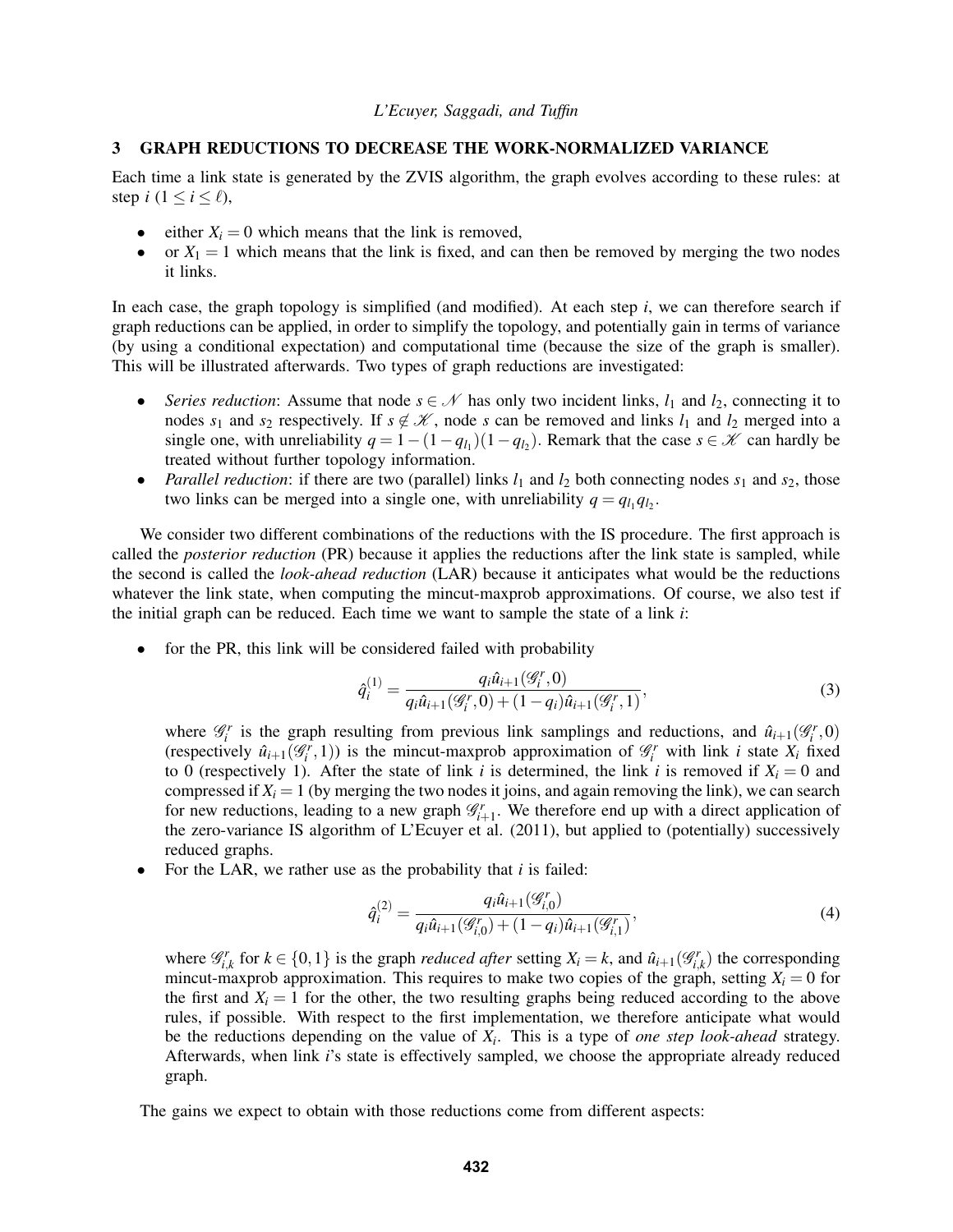- *Gain in terms of computational time*: Reducing the graph means spending some time to search for reductions, and to make copies of the graph. But it allows to decrease the number of links to sample, and therefore the number of steps in the ZVIS algorithm and the number of mincut-maxprob approximations that need to be computed, which may lead to substantial computational savings. This is illustrated in Example 1 (below), for which cascading reductions occur.
- *Gain in terms of variance*: applying reductions allows to obtain a better mincut-maxprob approximation of the graph unreliabilities at the different steps, usually resulting in smaller variance. On the other hand, the graph obtained after a reduction is in general different from a graph that would be obtained without reduction (depending on the link ordering), and consequently it is not possible to ensure that variance will be reduced, even though it usually is reduced.
- Comparing the two implementations, the LAR algorithm requires some additional time to make copies of the graph and to perform twice more reductions at any given step. On the other hand, computing the mincut-maxprob on an already reduced graph takes a shorter time than before proceeding to a reduction. Moreover we usually get a better approximation of the zero-variance IS with this procedure (see Example 1 below), which reduces the variance.

Potential gains, and the difference between the two implementations, are illustrated on the following toy example.

Example 1 Consider the graph of Figure 1, where we want to compute the probability that the gray nodes *A* and *D* are disconnected. Links are assumed homogeneous, with unreliability  $q_i = \varepsilon$  for  $i = 1, \ldots, 5$ . The graph unreliability is  $u(\mathscr{G}) = 2\varepsilon^2 + 2\varepsilon^3 - 5\varepsilon^4 + 2\varepsilon^5$ . For this example, it is shown in L'Ecuyer et al. (2011) that the zero-variance IS approximation already satisfies VRE. Note that none of the reductions described above can be applied to this initial graph.



Figure 1: Graph topology with five links and two nodes requiring to be connected.

- With our first implementation, we first sample link 1. In this case the mincut-maxprob approximations are  $\hat{u}_2(\mathscr{G},0) = \varepsilon$  and  $\hat{u}_2(\mathscr{G},1) = \varepsilon^2$ . This gives an IS probability  $\varepsilon^2/(\varepsilon^2 + (1-\varepsilon)\varepsilon^2) = 1/(2-\varepsilon)$ to have  $X_i = 0$ .
	- If  $X_1 = 1$ , the likelihood ratio when sampling this link is  $(2 \varepsilon)$ . The graph can then be reduced by compressing link 1, merging nodes *A* and *B*, then a parallel reduction of links 2 and 3 can be applied, leading to a link with unreliability  $\varepsilon^2$ . This new link is then in series with link 5, leading to a reduction to a link with unreliability  $1-(1-\epsilon)(1-\epsilon^2) = \epsilon + \epsilon^2 - \epsilon^3$ . The resulting graph is then just made of two parallel links between nodes: the one just determined and link 4, which can therefore be reduced to a graph with a single link with unreliability  $\varepsilon^2 + \varepsilon^3 - \varepsilon^4$ . In this case, by IS, the link is necessarily considered failed (because  $\hat{u}_3(\mathscr{G}_2^r, 1) = 0$ ), and the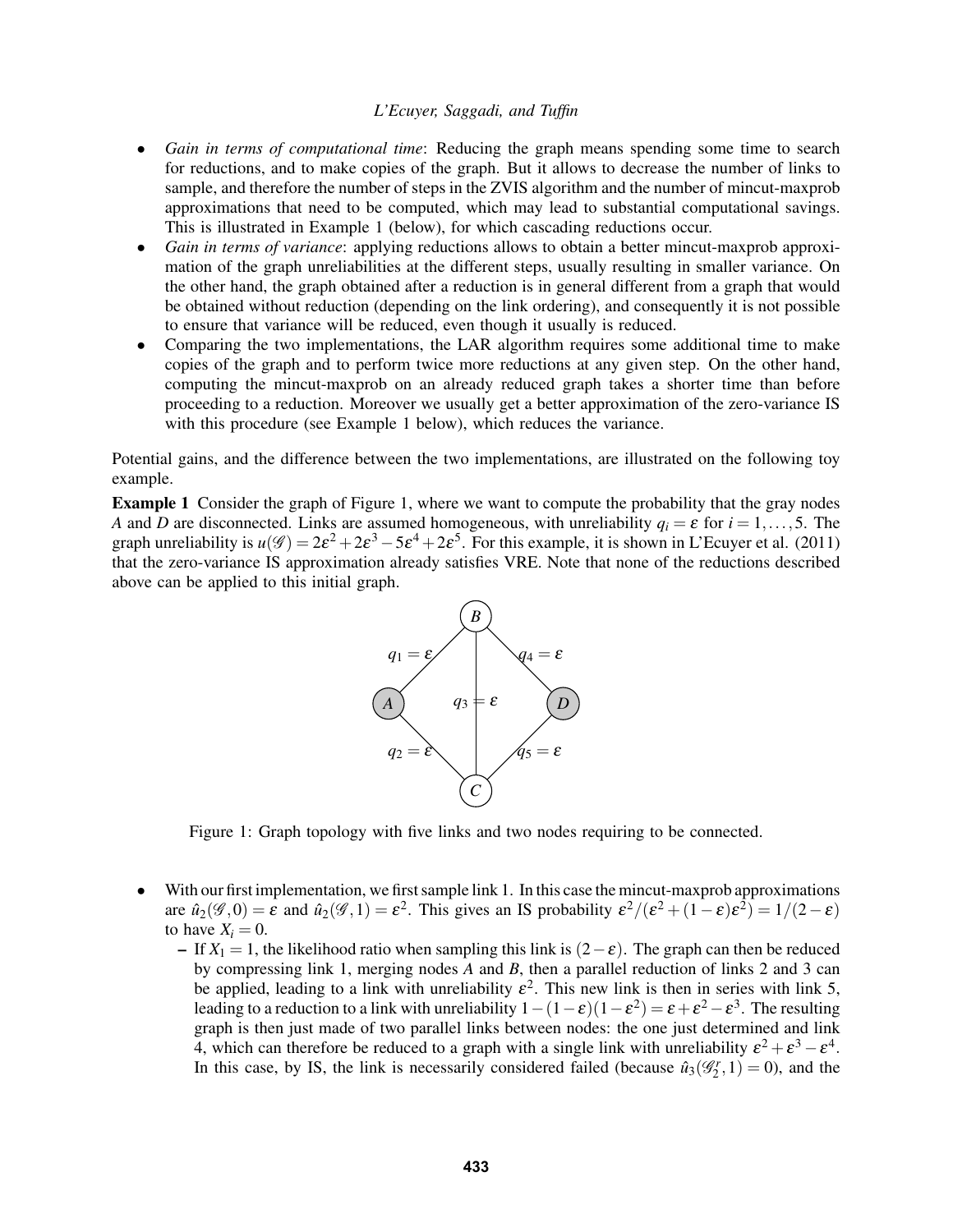likelihood is  $\varepsilon^2 + \varepsilon^3 - \varepsilon^4$ . This gives, with probability  $(1 - \varepsilon)/(2 - \varepsilon)$ , the estimate

$$
(2-\varepsilon)(\varepsilon^2+\varepsilon^3-\varepsilon^4).
$$

– If  $X_1 = 0$  (with probability  $1/(2-\varepsilon)$  under IS, leading to a likelihood ratio when sampling this link  $\varepsilon(2-\varepsilon)$ ), link 1 is removed. Links 3 and 4 are then in series and can be reduced, leading to a new link of unreliability  $1 - (1 - \varepsilon)^2 = 2\varepsilon - \varepsilon^2$  which becomes a parallel link with link 5, reduced then to become a link with unreliability  $2\varepsilon^2 - \varepsilon^3$ . But we then end up with two links in series, the one just described, and link 2, which can be reduced to lead to a single link with unreliability  $1 - (1 - \varepsilon)(1 - 2\varepsilon^2 + \varepsilon^3) = \varepsilon + 2\varepsilon^2 - 3\varepsilon^3 + \varepsilon^4$ . Here again, under IS this link is sampled as failed with probability 1, leading to the estimate

$$
\varepsilon(2-\varepsilon)(\varepsilon+2\varepsilon^2-3\varepsilon^3+\varepsilon^4)
$$

with probability  $1/(2-\varepsilon)$ .

The second moment of the estimator, that we note  $\mathbb{E}[(Y_{PR})^2]$ , is then

$$
\mathbb{E}[(Y_{PR})^2] = (\varepsilon(2-\varepsilon)(\varepsilon + 2\varepsilon^2 - 3\varepsilon^3 + \varepsilon^4))^2 \frac{1}{2-\varepsilon} + ((2-\varepsilon)(\varepsilon^2 + \varepsilon^3 - \varepsilon^4))^2 \frac{1-\varepsilon}{2-\varepsilon} = 4\varepsilon^4 + o(\varepsilon^4),
$$

and, computing the relative variance, we get

$$
\frac{\mathbb{E}[(Y_{PR})^2] - (u(\mathscr{G}))^2}{(u(\mathscr{G}))^2} \to 0 \text{ as } \varepsilon \to 0,
$$

meaning that VRE is satisfied. Obviously, the successive reductions have diminished the number of links to be sampled and the number of steps in the ZVIS algorithm, resulting in a time saving that (usually) outweighs the additional time spent on applying the reductions.

• With the LAR implementation, the mincut-maxprob approximations are computed *anticipating* what would be the reductions when  $X_i = 0$  or 1. In that case, the reductions are the two just described in the case of the first method. This yields  $\hat{u}_2(\mathscr{G}_{1,0}) = \varepsilon + 2\varepsilon^2 - 3\varepsilon^3 + \varepsilon^4$  and  $\hat{u}_2(\mathscr{G}_{1,1}) = \varepsilon^2 + \varepsilon^3 - \varepsilon^4$ . The probability that  $X_1 = 0$  is then

$$
\hat{q}_1^{(2)} = \frac{\varepsilon(\varepsilon + 2\varepsilon^2 - 3\varepsilon^3 + \varepsilon^4)}{\varepsilon(\varepsilon + 2\varepsilon^2 - 3\varepsilon^3 + \varepsilon^4) + (1 - \varepsilon)(\varepsilon^2 + \varepsilon^3 - \varepsilon^4)}.
$$

– If *X*<sub>1</sub> = 1, the likelihood ratio when sampling this link is  $(1 – ε)/(1 –  $\hat{q}_1^{(2)}$ )$  $1^{(2)}$ ). The reduced graph is the one with a single link, with unreliability  $\hat{u}_2(\mathscr{G}_{1,1})$ . This reduced link is considered failed under IS with probability 1 (so the likelihood ratio is  $\hat{u}_2(\mathscr{G}_{1,1})$ ), leading to the estimate

$$
\frac{1-\varepsilon}{1-\hat{q}_1^{(2)}}\hat{u}_2(\mathscr{G}_{1,1})=(1-\varepsilon)\hat{u}_2(\mathscr{G}_{1,1})+\varepsilon\hat{u}_2(\mathscr{G}_{1,0})=u(\mathscr{G}).
$$

– If  $X_1 = 0$ , the likelihood ratio when sampling this link is  $\varepsilon / \hat{q}_1^{(2)}$  $1^{(2)}$ . The reduced graph is the one with a single link, with unreliability  $\hat{u}_2(\mathscr{G}_{1,0})$ . This reduced link is considered failed under IS with probability 1 (so the likelihood ratio is  $\hat{u}_2(\mathscr{G}_{1,0})$ ), leading to the estimate

$$
\frac{\varepsilon}{\hat{q}_1^{(2)}}\hat{u}_2(\mathscr{G}_{1,0}) = (1-\varepsilon)\hat{u}_2(\mathscr{G}_{1,1}) + \varepsilon \hat{u}_2(\mathscr{G}_{1,0}) = u(\mathscr{G}).
$$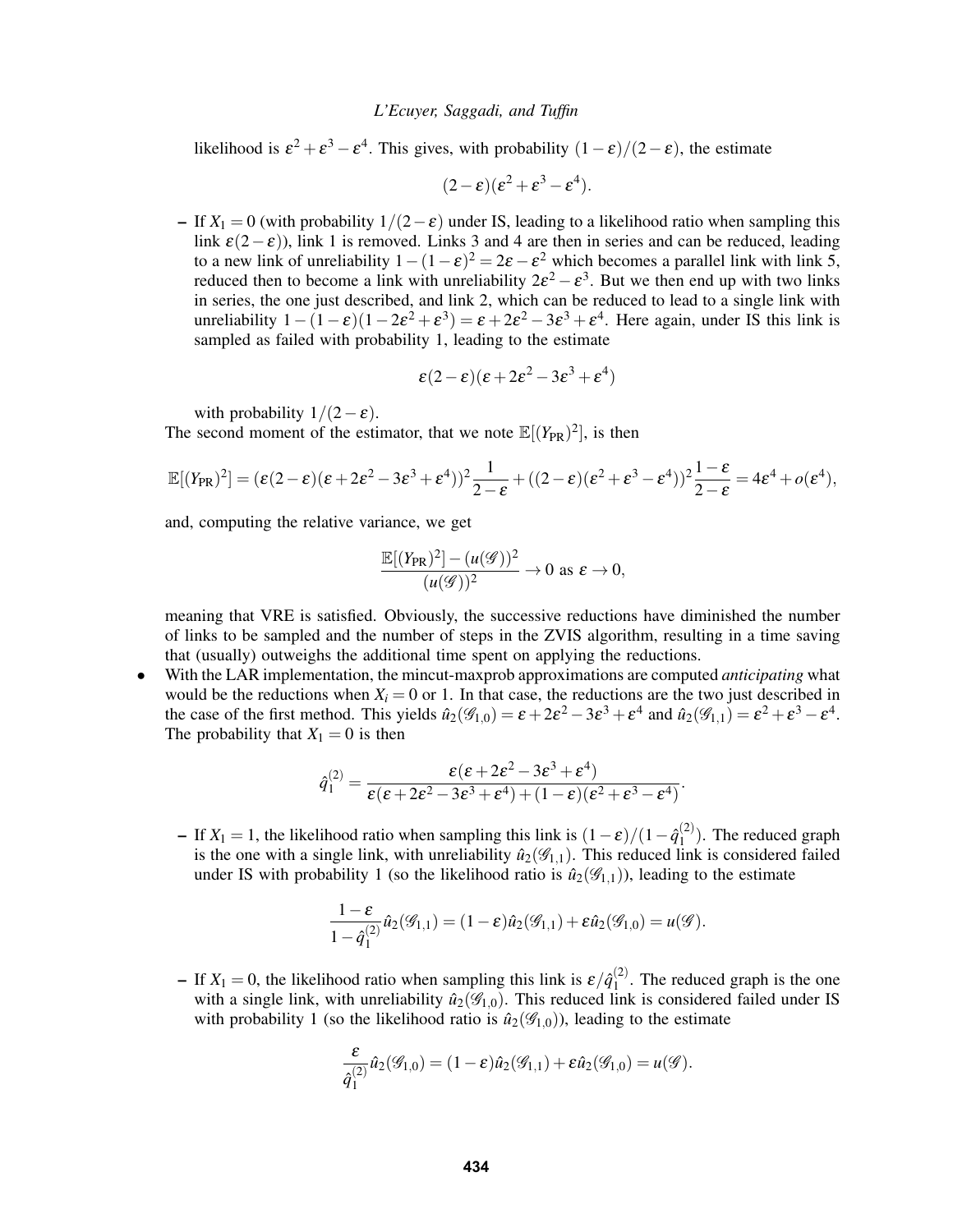We therefore end up with an estimator always giving the exact result  $u(\mathscr{G})$ , that is, a zero-variance estimator. Here too, the number of sampled links and ZVIS iterations are significantly reduced. An important remark is that the approximations  $\hat{u}_{i+1}(\mathcal{G}_{i,k}^r)$  in the LAR algorithm are better approximations of the searched graph unreliabilites than the  $\hat{u}_{i+1}(G_i^r, k)$  in the PR algorithm. Indeed, with LAR, reductions are applied before the approximations are computed, and the probability of a mincut can correspond to the probability of a *set* of cuts with PR because cuts may be "grouped". This is what happens in our example when sampling the first link: for the LAR algorithm, the mincut-maxprob approximations of the reduced graph are actually the exact unreliabilities of the graph conditionally to the value of  $X_1$ , which is not the case for the PR algorithm.

With full generality, the algorithms have the following robustness properties, as  $\varepsilon \to 0$ .

Proposition 1 Our algorithms satisfy BRE.

*Proof.* The proof follows exactly the arguments of Theorem 2 (and Theorem 4) in L'Ecuyer et al. (2011). It is indeed straightforward to check as in L'Ecuyer et al. (2011) that, for  $k \in \{0,1\}$  and  $\forall i$ ,  $\hat{u}_{i+1}(\mathcal{G}_{i}^{r}, k) = \Theta(u_{i+1}(\mathcal{G}_{i}^{r}, k))$  and  $\hat{u}_{i+1}(\mathcal{G}_{i,k}^{r}) = \Theta(u_{i+1}(\mathcal{G}_{i,k}^{r})).$  $\Box$ 

Similarly to L'Ecuyer et al. (2011), VRE can also be verified under some conditions. This is actually illustrated *empirically* on the numerical example below.

### 4 A NUMERICAL ILLUSTRATION

As a numerical illustration, we consider a graph often used as a benchmark for network reliability evaluation techniques (Cancela et al. 2009). It is described in Figure 2, and made of 20 nodes and 30 links, with the dodecahedron topology as shown. We consider the homogeneous case, where all links have the same



Figure 2: A dodecahedron graph with 20 nodes and 30 links.

unreliability  $\varepsilon$ , and we want to compute the probability that nodes A and B are disconnected. Links are ordered somewhat arbitrarily, according to their numbering in the figure.

Table 1 shows the results obtained for the ZVIS, PR, and LAR algorithms from  $n = 10^4$  independent simulation runs and for three different values of  $\varepsilon$ . We see that the relative error in the fifth column decreases with  $\varepsilon$ , which indicates (empirically) that VRE is verified for the three methods. The variance, in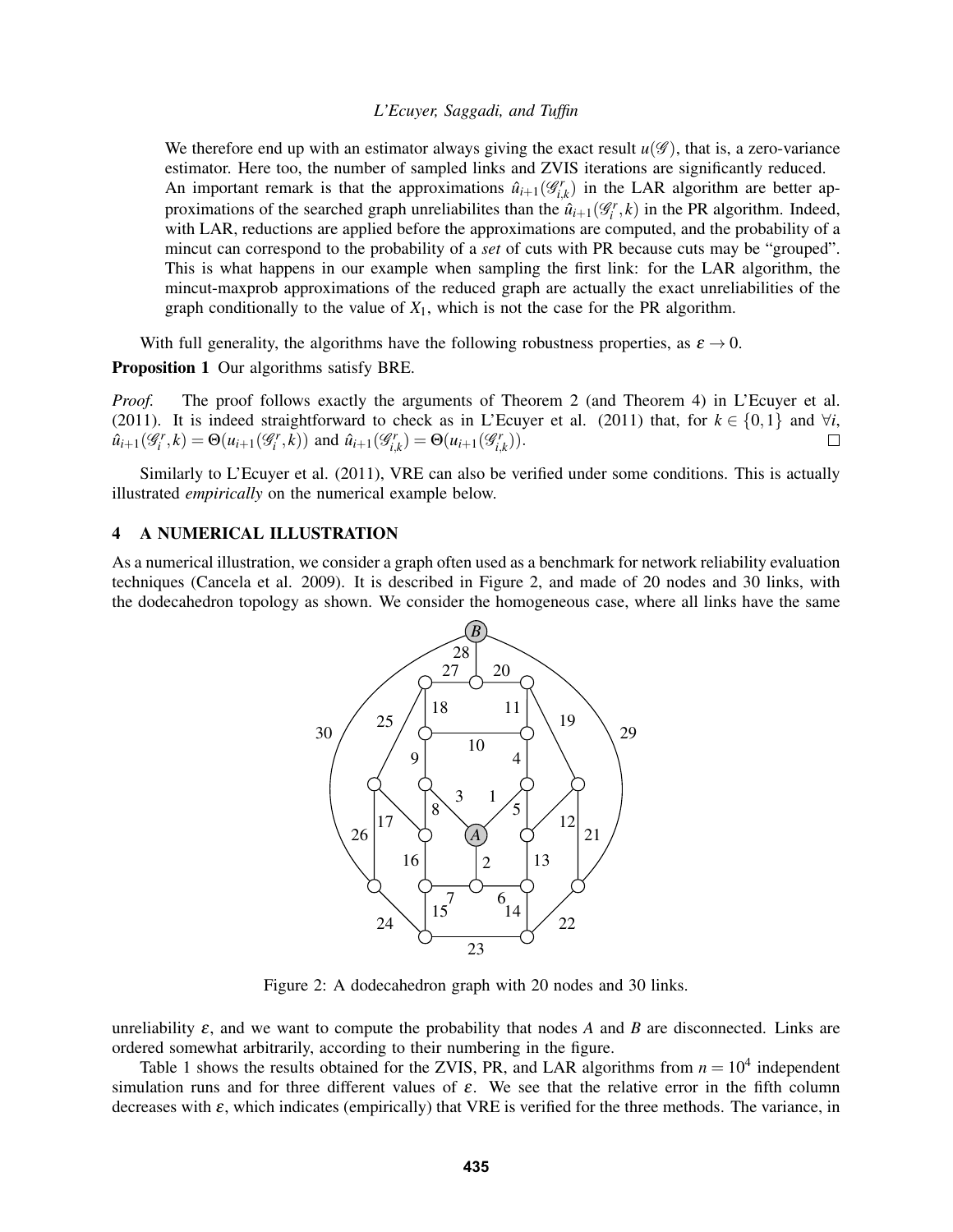| Method      | $\varepsilon$ | Estimate                | Variance                 | Rel. Err. | Time  |
|-------------|---------------|-------------------------|--------------------------|-----------|-------|
| <b>ZVIS</b> | $10^{-1}$     | $2.8328 \times 10^{-3}$ | $1.1048 \times 10^{-5}$  | 1.1733    | 15.18 |
| <b>ZVIS</b> | $10^{-2}$     | $2.0677 \times 10^{-6}$ | $1.1670 \times 10^{-13}$ | 0.1652    | 14.35 |
| <b>ZVIS</b> | $10^{-3}$     | $2.0074 \times 10^{-9}$ | $1.2714 \times 10^{-20}$ | 0.0561    | 14.88 |
| <b>PR</b>   | $10^{-1}$     | $2.8751 \times 10^{-3}$ | $5.5452 \times 10^{-6}$  | 0.8190    | 12.14 |
| <b>PR</b>   | $10^{-2}$     | $2.0651 \times 10^{-6}$ | $9.8889 \times 10^{-14}$ | 0.1522    | 15.33 |
| <b>PR</b>   | $10^{-3}$     | $2.0068 \times 10^{-9}$ | $9.5548 \times 10^{-21}$ | 0.0487    | 13.87 |
| LAR         | $10^{-1}$     | $2.8778 \times 10^{-3}$ | $3.9203 \times 10^{-6}$  | 0.6880    | 10.29 |
| LAR         | $10^{-2}$     | $2.0612 \times 10^{-6}$ | $4.4955 \times 10^{-14}$ | 0.1028    | 7.48  |
| LAR         | $10^{-3}$     | $2.0051 \times 10^{-9}$ | $2.4094 \times 10^{-21}$ | 0.0244    | 7.55  |

Table 1: Empirical results for the ZVIS, PR and LAR algorithms on the dodecahedron topology, obtained from  $n = 10<sup>4</sup>$  independent simulation runs and three values of  $\varepsilon$ .

the fourth column, is smaller when we use the two series-parallel graph reductions, via either PR or LAR, compared with ZVIS alone. This is due to better mincut-maxprob approximations of the unreliabilities, thanks to the reductions. The gain is larger for LAR than for PR, as was the case in Example 1. Computing times (in seconds) are displayed in the sixth column. We find that despite the work required to clone the graphs and search for reductions, both PR and LAR reduce the overall computing times, presumably due to a decrease of the number of steps in the ZVIS algorithm (fewer links to be sampled). The average number of series-parallel reductions per simulation run were actually about 11.1 for PR and 11.4 for LAR, for the three values of  $\varepsilon$ . That is, the number of links that need to be sampled in the ZVIS method is reduced from 30 to about 19, with either PR or LAR. The small difference between the two methods is probably due to some configurations with more reductions are favored under LAR algorithm with respect to PR, on this example. We also see from the last column of Table 1 that LAR is faster than PR, despite the additional number of reductions performed in the look-ahead strategy, because the time to compute the mincut-maxprob approximations is smaller on the look-ahead (reduced) graphs. Overall, by applying PR or LAR, we gain both in terms of variance and computing time, hence a reduced work-normalized variance (product of variance and time), with an advantage for LAR.

# 5 CONCLUSION

We have described how graph reductions can be combined with IS for a static graph reliability estimation problem. We considered series and parallel link reductions. Two algorithms have been defined to get an IS probability closer to the zero-variance one: One for which the reductions are applied after each link sampling (PR), and the other one that anticipates what would be the reductions after the link state determination (LAR). We have illustrated, theoretically on a small example and numerically on a larger one, the gains that can be obtained, both in terms of variance and computational time. The additional work to perform the reductions is more than compensated by the time savings from reducing the number of links to be sampled (and thus the number of steps) in the ZVIS algorithm. We have also shown that BRE is satisfied in general, and VRE in some cases, when the reliability of individual links goes to one.

As next step, we would like to include other types of reductions. For instance if there is a node  $s \in \mathcal{N}$ of degree 1, i.e., if there is only one link connected to node *s*, then there are two possibilities:

- if  $s \notin \mathcal{K}$ , the state of the link attached to *s* has no influence on the graph unreliability, therefore, it can be removed from  $\mathscr{L}$ , and *s* removed from  $\mathscr{N}$ ;
- if  $s \in \mathcal{K}$ , call  $\mathcal{G}'$  the considered graph, *q* the unreliability of the link attached to *s*, and  $\tilde{\mathcal{G}}'$  the reduced graph where node *s* is merged to its neighbor (the resulting node being still considered in  $K$ ). By conditioning, it is easy to check that  $u(\mathscr{G}') = 1 - (1 - q)(1 - u(\mathscr{G}'))$ . We can therefore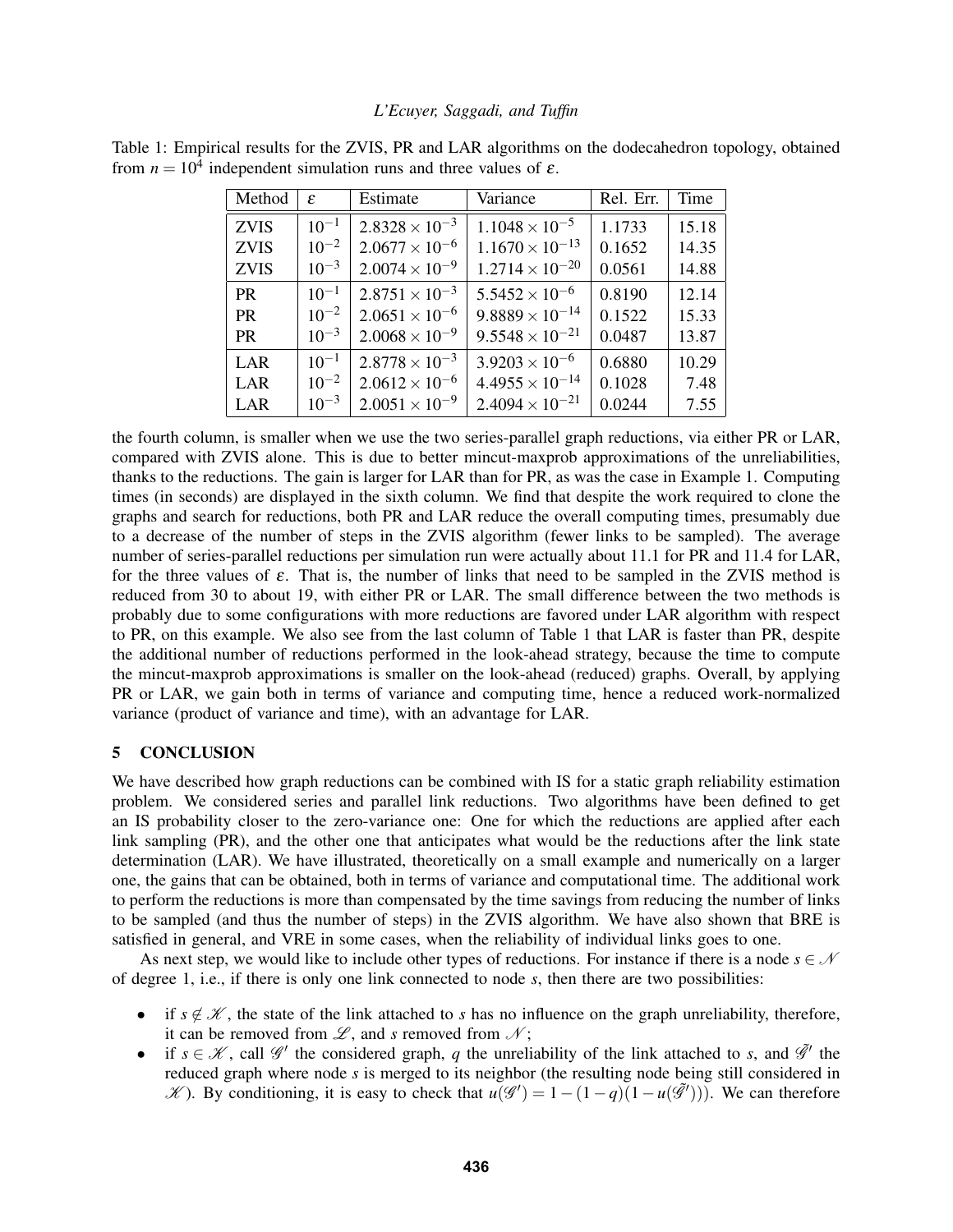merge again node *s* to its neighbor and focus on the estimation of  $u(\tilde{\mathscr{G}}')$ . In that case, if we denote by *Y* the random variable whose expectation is  $u(\mathscr{G})$ , and *L* the likelihood ratio when combining IS and reductions up to reaching a reduction of a degree-1 node *i* in  $\mathcal{K}$ , with  $\mathcal{G}'$  the resulting reduced graph. We then have

$$
Y = L(1 - (1 - q_i)(1 - Y')).
$$

We can proceed that way recursively, applying the algorithm for  $\mathscr{G}'$ , up to exhausting the links or ensuring that the nodes in  $K$  are disconnected.

## ACKNOWLEDGMENTS

This work has been supported by INRIA's associated team MOCQUASIN to all authors, and NSERC-Canada and a Canada Research Chair to the first author.

### **REFERENCES**

Asmussen, S., and P. W. Glynn. 2007. *Stochastic simulation*. New York: Springer-Verlag.

- Ball, M. O., and J. S. Provan. 1982. "Bounds on the Reliability Polynomial for Shellable Independence Systems". *SIAM Journal on Algebraic and Discrete Methods* 3:166–181.
- Botev, Z. I., and D. P. Kroese. 2010. "Efficient Monte Carlo Simulation via the Generalized Splitting Method". *Statistics and Computing*. to appear.
- Botev, Z. I., P. L'Ecuyer, G. Rubino, R. Simard, and B. Tuffin. 2011. "Static Network Reliability Estimation Via Generalized Splitting". submitted.
- Cancela, H., and M. El Khadiri. 2003. "On the RVR simulation algorithm for network reliability evaluation". *IEEE Transactions on Reliability* 52 (2): 207–212.
- Cancela, H., M. El Khadiri, and G. Rubino. 2009. "Rare Event Analysis by Monte Carlo Techniques in Static Models". In *Rare Event Simulation Using Monte Carlo Methods*, Edited by G. Rubino and B. Tuffin, 145–170. Wiley. Chapter 7.
- Cancela, H., P. L'Ecuyer, G. Rubino, and B. Tuffin. 2010. "Combination of Conditional Monte Carlo and Approximate Zero-Variance Importance Sampling for Network Reliability Estimation". In *Proceedings of the 2010 Winter Simulation Conference*, Edited by B. Johansson, S. Jain, J. Montoya-Torres, J. Hugan, and E. Yücesan, 1263–1274. Piscataway, New Jersey: Institute of Electrical and Electronics Engineers, Inc.
- Colbourn, C. J. 1987. *The combinatorics of network reliability*. New York: Oxford University Press.
- Gertsbakh, I. B., and Y. Shpungin. 2010. *Models of network reliability*. Boca Raton, FL: CRC Press.
- L'Ecuyer, P., J. H. Blanchet, B. Tuffin, and P. W. Glynn. 2010. "Asymptotic Robustness of Estimators in Rare-Event Simulation". *ACM Transactions on Modeling and Computer Simulation* 20 (1): Article 6.
- L'Ecuyer, P., G. Rubino, S. Saggadi, and B. Tuffin. 2011. "Approximate Zero-Variance Importance Sampling for Static Network Reliability Estimation". *IEEE Transactions on Reliability*. to appear.
- Ross, K. W. 1994. "A New Simulation Estimator of System Reliability". *Journal of the Applied Mathematics and Stochastic Analysis* 7 (3).
- Rubino, G. 1998. "Network Reliability Evaluation". In *The state-of-the art in performance modeling and simulation*, Edited by K. Bagchi and J. Walrand. Gordon and Breach Books. Chapter 11.
- Rubino, G., and B. Tuffin. (Eds.) 2009. *Rare event simulation using Monte Carlo methods*. Wiley.
- Shahabuddin, P. 1994. "Importance Sampling for the Simulation of Highly Reliable Markovian Systems". *Management Science* 40 (3): 333–352.

# AUTHOR BIOGRAPHIES

PIERRE L'ECUYER is Professor in the Département d'Informatique et de Recherche Opérationnelle, at the Université de Montréal, Canada. He holds the Canada Research Chair in Stochastic Simulation and Optimization. He is a member of the CIRRELT and GERAD research centers. His main research interests